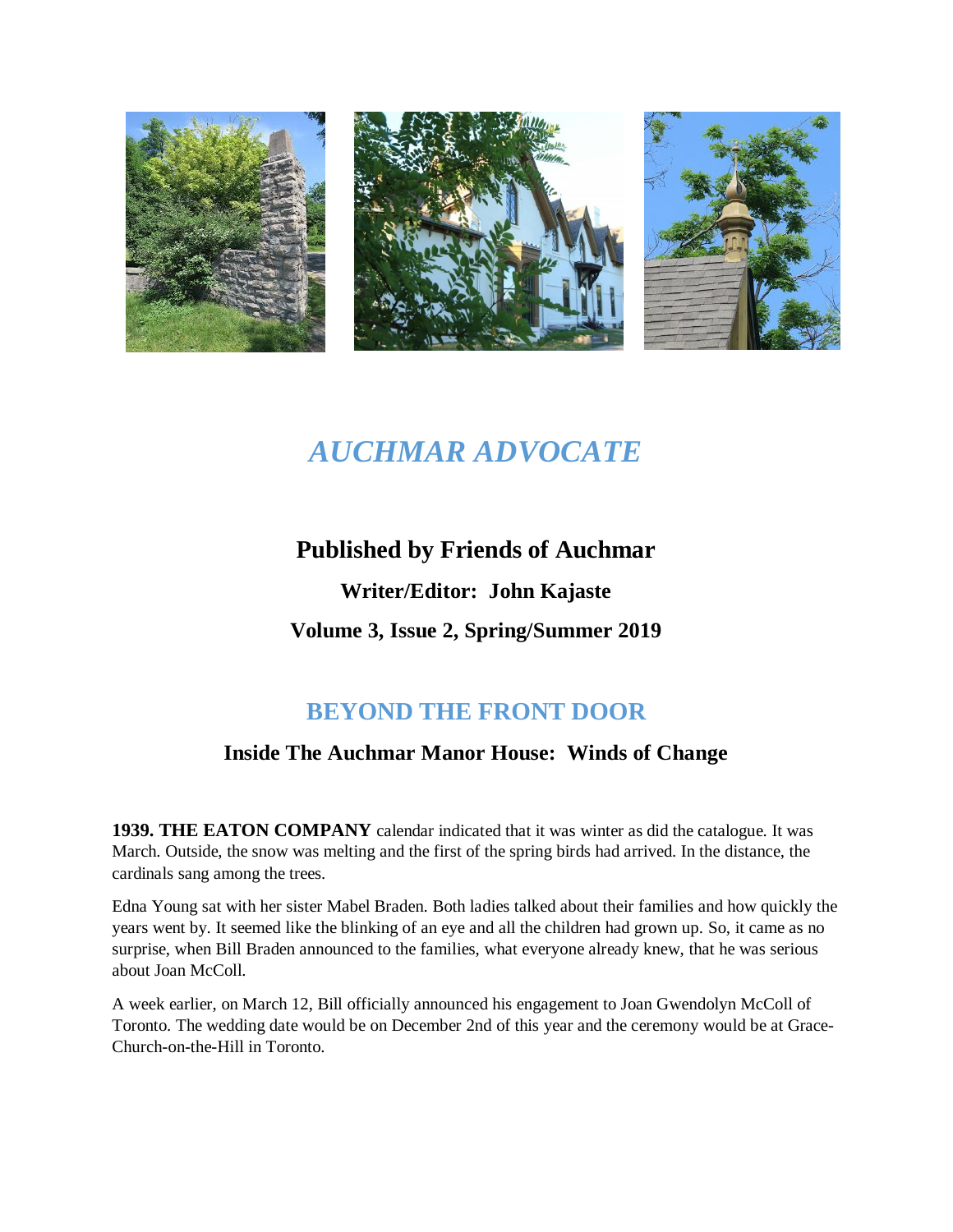Prime Minister MacKenzie King attended the coronation of King George VI in 1937. At the time, on behalf of the Canadian Government, he extended an invitation to visit Canada. Now, with the Munich Crisis of 1938 behind them, the Royal Visit would occur in the Spring of 1939.

The Royal Visit crossed Canada from coast to coast during May and June. On June 7, the Royal Visit came to Hamilton. CKOC and CHML provided coverage of the visit. The streets were packed with about 300,000 people and the Hamilton Half Company of the RCNVR paraded in honour of the King and Queen.



Bill Braden worked for the B. Greening Wire Company. On the weekends, he spent his time "tinkering" with engines, motors, and speedboats. By mid June, some of the family would be heading to the summer places on Lake Muskoka. He and Joan would arrange to be there for a week or so.

In August, during the Canadian National Exhibition, he competed in the speedboat races and won the World's Championship. This victory was a harbinger of the success that Bill would achieve in the world of speedboat racing.

During these idyllic summer days, there was an uneasiness across the country. Would the Depression continue or would Canada be called upon to send another generation overseas to the battlefields of Europe?

Abruptly, the war came home.

On September 3, 1939, the passenger liner SS Athenia was torpedoed. Close to 1,400 lives were in jeopardy. Margaret Hayworth, a 10 year old girl from Hamilton, was injured and later succumbed to her injuries. She was among the first Canadian casualties of the war.

She arrived at the C.N.R. station with her grieving family on September 15. The Hamilton Spectator covered Margaret's well attended funeral service in detail.

Within the next two years, the sons and daughters of the Young, Greening, Braden, Watson, Bull and McColl families would be overseas and stationed in England, France, Italy, Belgium and Holland.



The summer on Vernon Island was enjoyable. The weeks went by effortlessly and the long days of summer, filled with boating, conversations, dinners and parties, drew to an end. Autumn was in the air.

Autumn settled in with its own rhythms. Thanksgiving came and the families gathered. Alan and Edna Young may have known already that a wedding was in Gwyneth's future. The songbirds had started their migrations.

In late November, Bill's friends gathered to commemorate his upcoming wedding with a party. Many martinis were poured from a silver martini shaker engraved with the initials W.G.B.

After their honeymoon in Havana, Cuba, Bill and Joan Braden took up residence on Kent Street, while a larger home was built in Waterdown.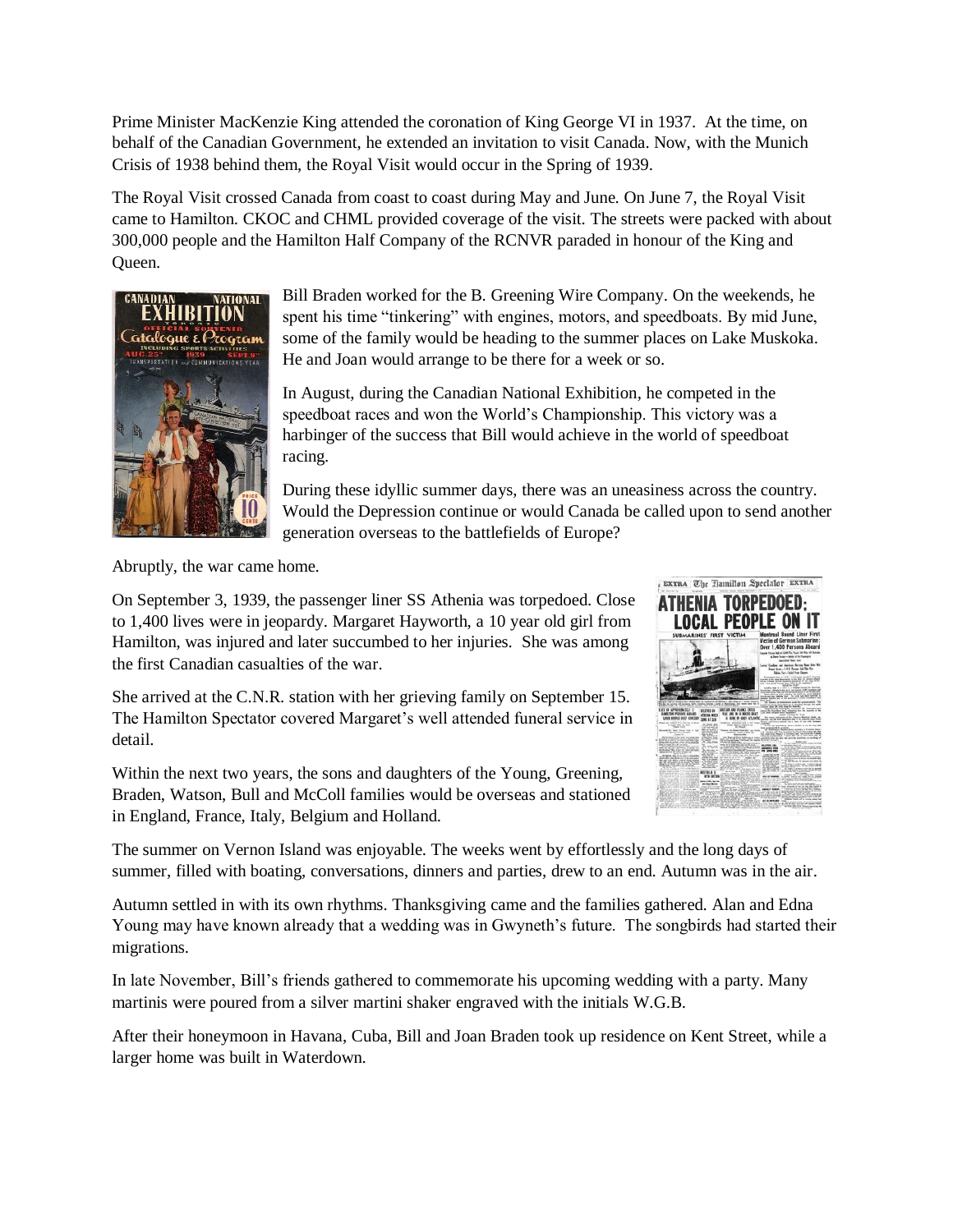# **AUCHMAR IN THE NEWS**

### **A Brief Digest of Decisions and Events.**

**THIS DIGEST HIGHLIGHTS** Auchmar related developments which occurred during the past six months.

#### The 13<sup>th</sup> Battalion Auchmar Heritage Trust.

The 13<sup>th</sup> Battalion Auchmar Heritage Trust was unsuccessful with its' business plan to lease Auchmar and proceed with its vision of adaptive re0use of Auchmar Estate.

#### The City of Hamilton

The City of Hamilton Council declines the 13<sup>th</sup> Battalion Auchmar Heritage Trust proposal for Auchmar Estate.

The City of Hamilton Council votes to keep Auchmar Estate in public hands and city owned. Council directs staff to develop 10 year plan for Auchmar Estate.

#### Jane's Walk at Auchmar

A Jane's Walk will be held at Auchmar Estate on May 4, 2019.

#### Doors Open Hamilton – Auchmar

Auchmar Estate will participate in Doors Open Hamilton on May 3 and May 4, 2019. Hours are 10;00 a.m.- 4:00 p.m.







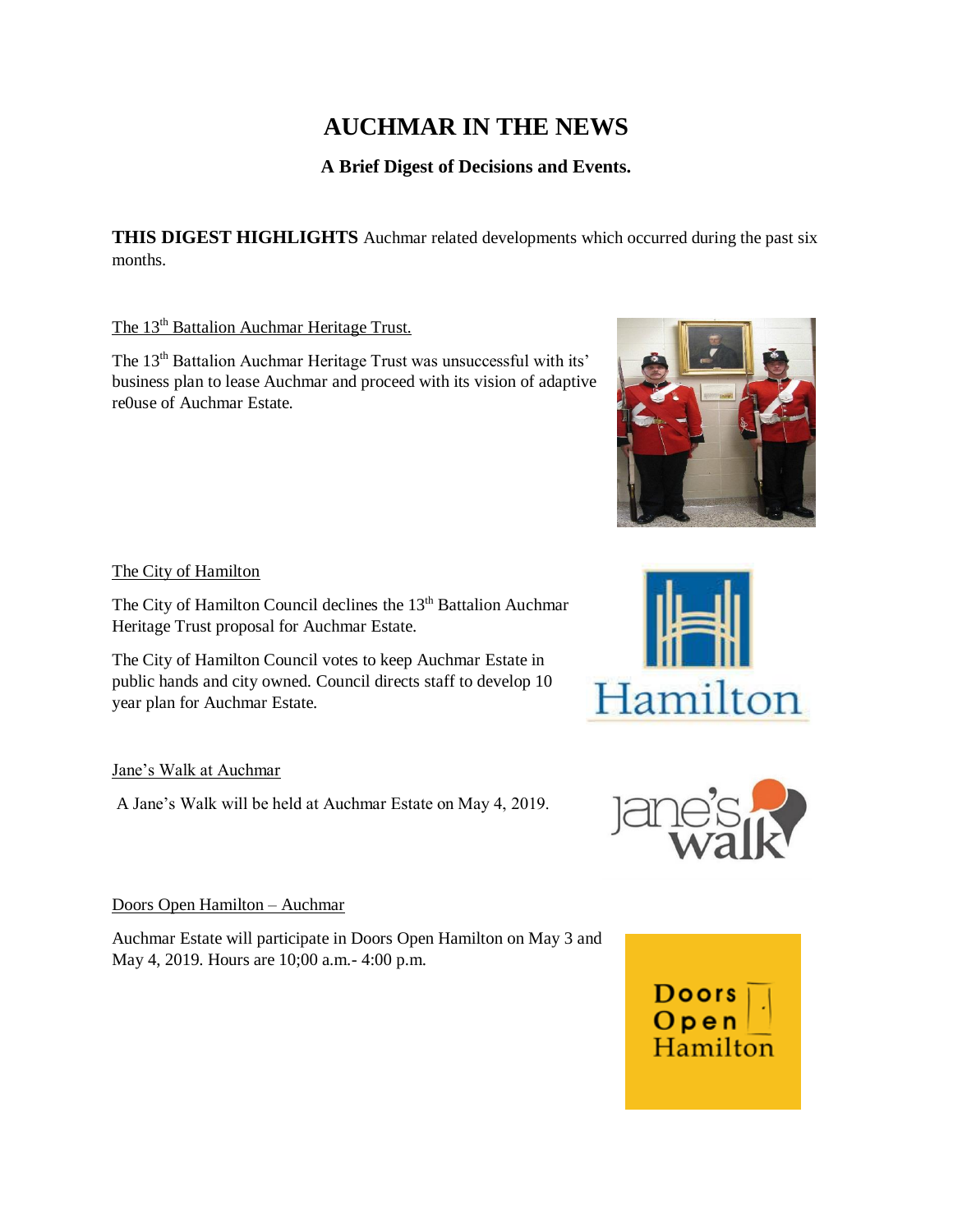## **DOORS OPEN HAMILTON -AUCHMAR**

**THE FRIENDS OF AUCHMAR** was proud to act as a "Host" at Auchmar Estate during Doors Open Hamilton on the first weekend of May 2019.

The Ontario Heritage Trust compiles data from all cities and towns that participate in Doors Open and profiles the most visited sites in each community.

Previously, when Auchmar Estate was included in Doors Open Hamilton, over 2,700 people visited the manor house and grounds – a resounding success.



Once again, this year, the halls, stairways, grounds and rooms of Auchmar were filled with many return visitors and those who said that Auchmar was "their must see" site of the weekend.



Questions were answered, stories were exchanged and memories shared; all of which contributed to a successful and eclectic event.

Thank you to the City of Hamilton for providing The Friends of Auchmar this opportunity and support. Thank you to the Hamilton Chamber of Commerce for the loan of the portrait of Isaac Buchanan.

Special thank you to Norris Podetz for demonstrating his artwork of Auchmar, Bill King for his book, Buchanan of Auchmar and to Gwen Vasserur and her family for sharing and displaying their family archive about Elsie Buchanan.

Thank you to so many, many others who contributed in their own fashion to ensure a memorable visit.

## **AUCHMAR ON SCREEN**

**THE FRIENDS OF AUCHMAR BOARD** is in preliminary planning for the event with the working title of Auchmar on Screen. Conceptually, three ideas are pursued concurrently. They are a) a panel discussion with film companies which have used Auchmar, b) an evening with Murdoch Mysteries and c) Auchmar -the War Years which will feature the home movies of Dr. Philip Voelker.

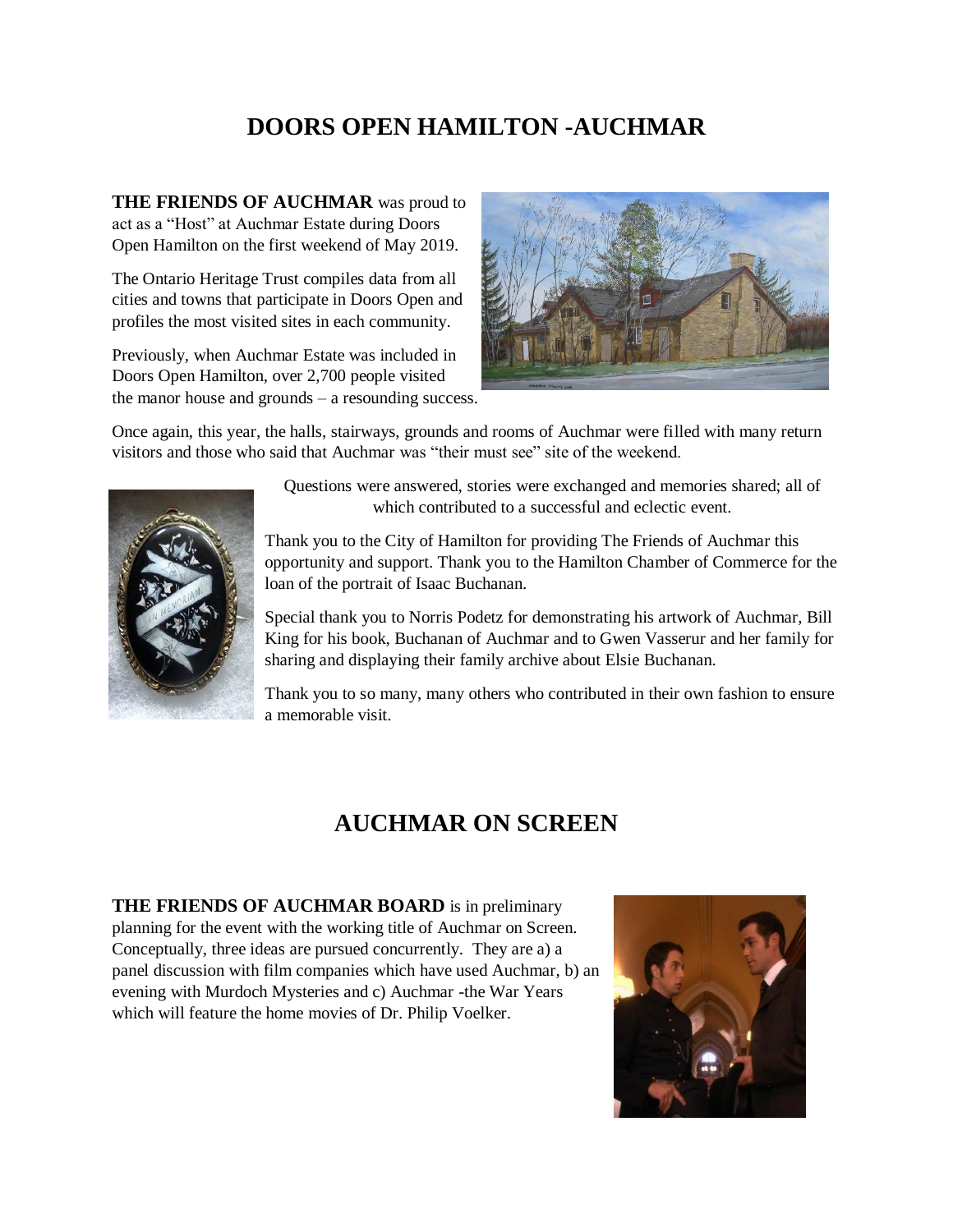## **THE PHOTO GALLERY**

The photo gallery is a retrospective which portrays and highlights some of the history of the Friends of Auchmar and the events it has held.







#### Voices of Auchmar Speaker Series







Doug Embleton Gwen Vasseur Ken Watson